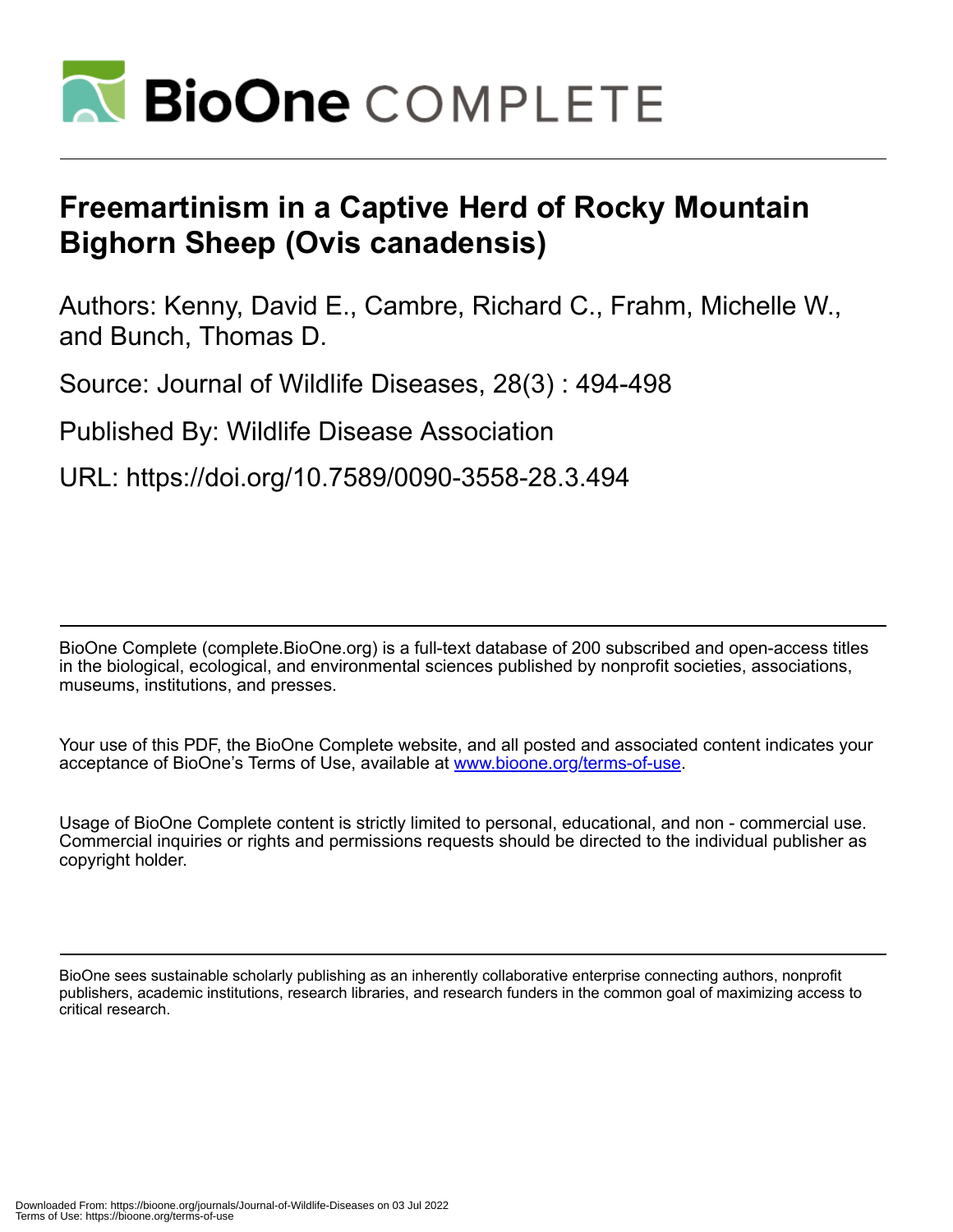## **Freemartinism in a Captive Herd of Rocky Mountain Bighorn Sheep (Ovis canadensis)**

**David E. Kenny,' Richard C. Cambre,' Michelle W. Frahm,2 and Thomas D. Bunch,3** 'Denver Zoological Gardens, City Park, Denver, Colorado 80205, USA; 2Gladys Porter **Zoo,** Brownsville, Texas 78520, USA; 3Utah State University, College of Agriculture, Department of Animal, Dairy and Veterinary Sciences, Logan, Utah 84322, USA

ABSTRACT: Freemartinism in two animals from a captive herd of Rocky Mountain bighorn sheep *(Ovis canadensis)* at the Denver Zoological Gardens (Denver, Colorado, USA) is described. A young ewe had female external genitalia, a mas culine appearance, and demonstrated male behavior as she matured. Another ewe with female external genitalia died as a yearling. Necropsy revealed a non-patent vagina and internal male genitalia. Both females were chimeric with karyotypes containing XX and XY sex chro mosomes.

*Key words:* Intersex, freemartin, chimera, Rocky Mountain bighorn sheep, *Ovis canaden*sis, H-Y antigen, Müllerian ducts, Wolffian ducts.

Gender is determined at fertilization with the genetic and gonadal sex normally being the same (Winter and Pfeffer, 1977; Jubb et al., 1985; McFeely and Kessly, 1980). Masculinization of the fetus occurs early in gestation. Maleness is thought to be associated with an H-Y antigen which is theorized to be elaborated by genes on the Y sex chromosome (Jubb et a!., 1985). The fetus initially has a set of undifferentiated gonads and both Wolffian and Müllerian ducts. The primitive gonadal tissue of the male, the Wolffian ducts (which become the epididymis, vas deferens, and seminal vesicles) develop under the influence of androgens. The female primordial tissues are not stimulated by androgens as in the male and regress. In the absence of  $H-Y$  antigen, the Müllerian ducts (which become the oviducts, uterus, and anterior vagina) and female genitalia develop (Jubb et al., 1985; Alifakaiotis et a!., 1976; McFeely et a!., 1980). Any interruption in this process at the genetic or hormonal level could cause a sexual abnormality, the severity of which depends upon when it occurs during gestation (Jubb et al., 1985).

Intersex describes a broad category of genital disorders and abnormalities in which an animal has the genitalia and/or the secondary sex characteristics of both male and female (Winter and Pfeffer, 1977; Hafez, 1987). Freemartinism is a specific condition which can occur when there is heterosexual twinning. It happens when a genetic female's fetal circulation, through the chorioallantoic sac, is shared with a genetic male's (McFeely and Kessly, 1980; Arthur et al., 1982). The anastomosis may need to occur early in gestation and involve major vessels for blood cells from one twin to become established in the bone marrow of the other (Dam, 1971). The cellular exchange results in a mixed population of cells (male and female) in each twin making them a chimera and also may transfer the H-Y antigen of the male to the female (McFeely and Kessly, 1980). In the presence of the H-Y antigen, the female develops testicular tissue and produces androgens thus inhibiting development of Müllerian ducts and allowing for differentiation of the Wolffian ducts. Freemartin ewes tend to have a more masculine appearance than is characteristic of freemartinism in cattle (Wilkes et al., 1978). The male twin may be less fertile and the female twin is sterile (Jubb et al., 1985; Shanker and Bhatia, 1983; McFeely and Kessly, 1980).

Freemartinism is most frequently re ported in domestic cattle and occasionally in other species including sheep (Wilkes et a!., 1978; McFeely and Kessly, 1980). Wilkes et a!. (1978) described a Dorset ewe in a set of triplets with female external genitalia, an enlarged clitoris, and a male internal reproductive tract that included inguina! testes, epididymes, vas deferentia,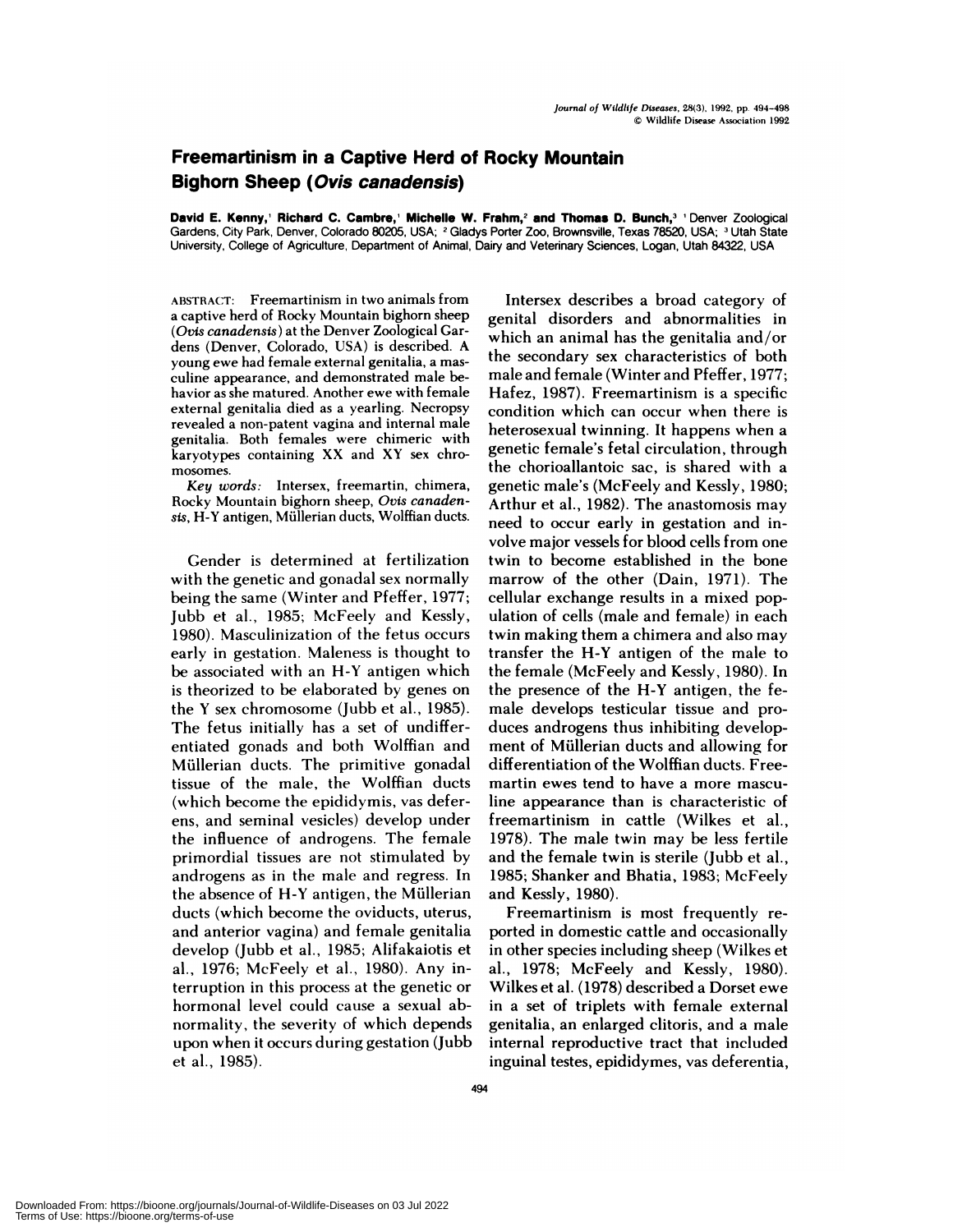and seminal vesicles. There was no uterus or cervix. This animal also appeared mas culine and demonstrated male behavior. Alexander and Williams (1964) reported freemartinism in a set of Merino triplets detected when a caesarian section was performed at 146 days of gestation. The left horn contained a male and a female fetus. The female was closest to the cervix. A second male was in the right horn. There was an arterial umbilical anastomosis between fetuses in the left horn. The female fetus had female external genitalia with an enlarged clitoris, rudimentary cervix, no uterus, and subcutaneous inguinal testicles.

A Rocky Mountain bighorn lamb, purported to be a ewe, was obtained by the Denver Zoological Garden (DZG) (Denver Colorado 80205, USA) on 20 May 1985 from a Canadian Zoo. She had large horn buds and female external genitalia. As she matured, she grew as large as the herd ram (90 kg) and developed masculine type horns (Fig. 1). During the breeding season she behaved like a competing ram. The keeper noted horn displays, front kicking, lip curl (Flehmen) response, and sniffing the genitals of other ewes (Geist, 1971). She also followed and attempted to mount estrous ewes but deferred to the herd ram if he was interested in breeding. She oc casionally engaged in head butting with the ram.

On 12 October 1987, the external genitalia of this animal were visually examined using manual restraint. The vulva was typical, except for an enlarged clitoris. Two oblong masses were present in the inguinal region. A percutaneous needle biopsy showed atrophic fibrotic testicular tissue on histopathologic examination. Heparinized blood samples were taken for karyotyping and serum was collected to evaluate testosterone levels utilizing radioim mu-noassay. Samples were also submitted from the herd ram and another female who has produced three sets of twins. All samples were transported on wet ice. For the karyotype 5 to 10 metaphase spreads were



FIGURE 1. Captive male Rocky Mountain big horn sheep. A. Freemartin demonstrating male conformation. B. Herd ram.

examined following the procedure described by Yunis (1976). The diploid chro mosome number for the freemartin was 54 and her karyotype contained 2 X chro mosomes (normal female bighorn sheep karyotype). The herd ram and the control female also had normal karyotypes. The radioimmunoassay for serum testosterone was run on the same animals following the procedure described by Berndston et a!. (1974). The levels for the herd ram were 4.830 ng/ml, for the suspected freemartin they were 3.820 ng/ml, and for the normal female they were 0.057 ng/ml. The high testosterone level of the affected ewe suggested the presence of testicular tissue.

A second case involved a female bighorn who was twin to a male born on 3 May 1989. This was the second of three sets of twins born to this ewe. The 1-day-old lamb was examined and had an enlarged vagina and clitoris which were showing signs of desiccation. This was treated with a topical steroidal ointment. After the examination the mother rejected the lamb, necessitating bottle-raising. At 5 mo of age she still had an enlarged vagina and clitoris and her horns were developing male form. At 10 mo of age she was immobilized for physical examination with a mixture of 175 mg ketamine hydrochloride (Aveco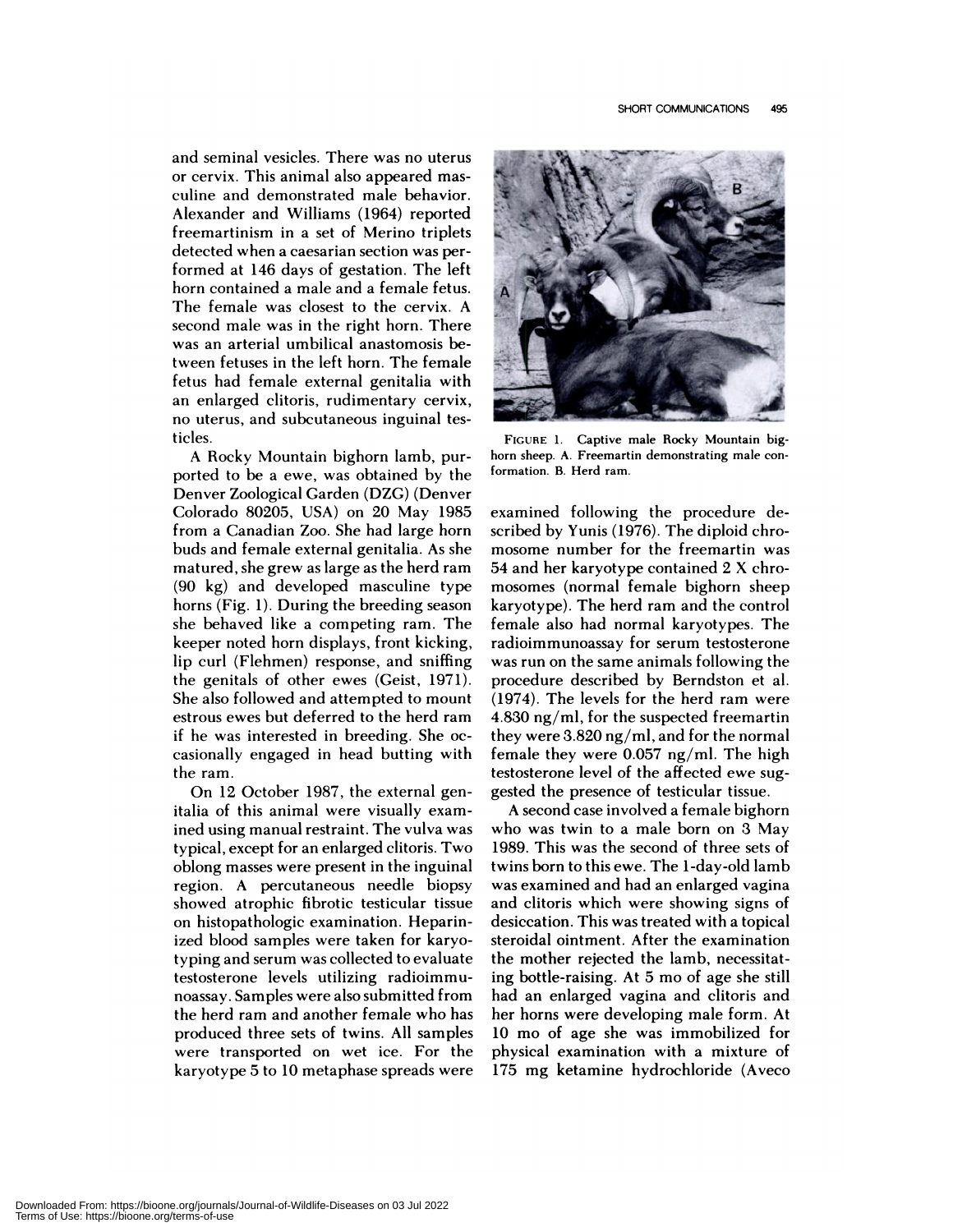

FIGURE 2. Freemartin bighorn sheep reproductive tract. a, external female genitalia; b, immature testicle, and c, vas deferens.

Co. Inc., Fort Dodge, Iowa 50501, USA) and 8.75 mg xylazine hydrochloride (Mobay Corporation, Animal Health Division, Shawnee, Kansas 66201, USA) administered intravenously. A sterile feeding catheter could only be advanced a few centi meters into the vulva. The vulva and clitoris were surgically debulked at this time due to retention of urine between the enlarged vulvar lips which caused chronic urine scalding around the perineum. Two oblong masses were palpated in the inguinal region. A percutaneous needle biopsy from one of the masses contained reactive lymphocytes. A whole blood sample was collected in sodium heparin and transported on wet ice from this animal, her male twin, and a repeat sample from the freemartin in the first case for karyotyping. Karyotyping was performed by examining ten metaphase spreads following the procedure of Bunch et a!. (1976). Chromosome analysis indicated the three bighorns were chimeras, having both male and female cells. They were karyotyped as 8 54XX, 2 54XY; 5 54XX,5 54XY; and 2 54XX, 8 54XY, respectively.

The female twin died suddenly without premonitory signs of illness at 14 mo of age. Death was thought to be due to a ruminal ulcer which lead to bacterial co! onization and finally a fulminant bacteria! hepatitis. Necropsy also confirmed that the vulva was non-patent and the clitoris markedly enlarged. The urethral orifice was located just ventral to the vulva. The inguinal masses noted on earlier physical examination were immature testicles. The percutaneous biopsy performed at that time probably missed the testicular tissue. From the testicles the vasa deferentia passed through the inguinal rings into the abdominal cavity where they united and formed seminal vesicles at the level of the bladder. There was no evidence of an internal female reproductive tract (Fig. 2). The male twin was euthanized 3 mo later for a chronic debilitating respiratory problem and at necropsy had a normal male reproductive tract.

The current DZG bighorn sheep herd has been intact since December 1985. The same ram has been breeding the same 3 ewes over this time period. The lineages of the herd ram, first freemartin, and one of the breeding ewes trace back to Canada. The origin of one of the other two breeding ewes is from the Colorado Rocky Mountains while the second is a descendant of ancestors from the Colorado Rockies and Canada. Offspring from each year are sent to other institutions before the next breeding season and are not bred back to their sire.

Twinning is more common in domestic sheep than in cattle; however, freemartins are much more common in cattle. North American wild sheep rarely twin, unlike Asiatic wild sheep (Geist, 1971; Schaller, 1977). In domestic cattle, approximately 92% of heterosexual twin females are freemartins (Marcum, 1974). The difference in freemartin rates between sheep and cattle has been attributed to the lower fre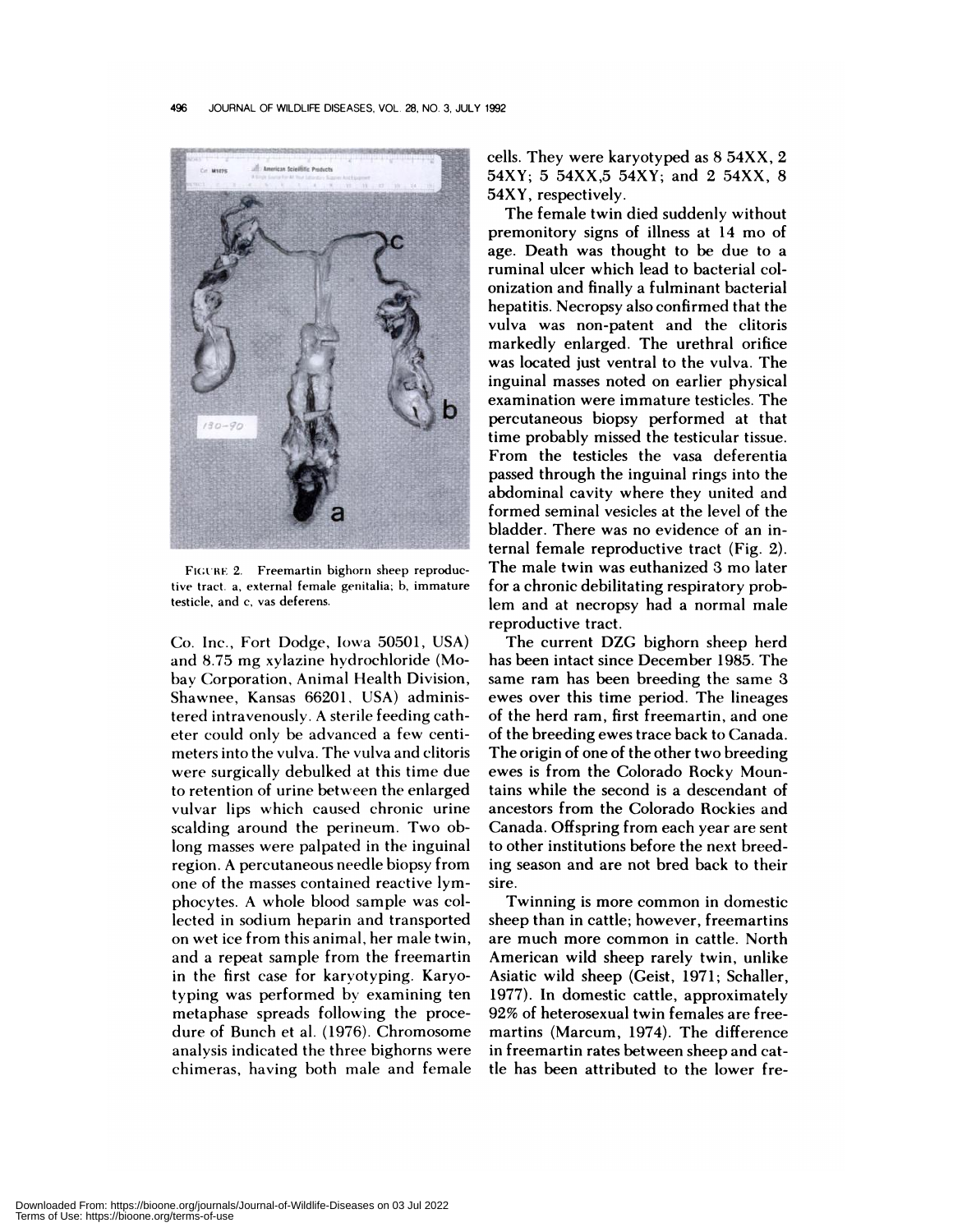quency of major vessel interplacental anastomosis in sheep during twinning (Jubb et a!., 1985; McFeely and Kessly, 1980). In a study with domestic sheep involving 161 heterosexual twins, there were 0.23 freemartins per 100 ewes that lambed (Dam, 1971). The freemartins occurred in very inbred lines.

The zoo in Canada where the freemartin from the first case was born had not recorded that she had been born with a twin brother. She had the phenotypic characteristics of a freemartin, and her second karyotyping showed she was a chimera. She had external female genitalia, testicular tissue and a high testosterone level. The first karyotype was conducted at a human hospital cytogenetics laboratory and personnel may not have detected chimerism because they were unfamiliar with the species or did not examine sufficient cells.

The phenotypic and karyotypic abnormalities of the second freemartin were identical to those of the first. She had female external genitalia and male internal genitalia. There was no evidence, grossly or histologically, of an internal female re productive tract. The karyotype of the twins in the second case showed that they were also chimeric.

There are reproductive differences between Old and New World wild sheep. The Asiatic wild sheep and domestic sheep have a 145 to 155 day gestation while gestation in North American wild sheep is 170 to 180 days. Asiatic and European wild sheep were the ancestors of domestic sheep. Asiatic wild sheep commonly twin and oc casionally have triplets while North American wild sheep have single, large lambs (Geist, 1971; Schaller, 1977). Intersexuality is rare in domestic sheep and presumably the situation is the same with wild sheep. Hermaphroditism was reported in a lamb from a cross between a ewe and a ram that were Agrali-mouflon X Mexican desert bighorn crosses. This lamb had female external genitalia with an enlarged clitoris and an exploratory celiotomy revealed tes-

ticular and ovarian tissue (Bunch et al., 1991). Freemartinism would be a disadvantage for species survival in species and breeds of wild and domestic sheep that commonly twinned or bore litters. The incidence of freemartinism in Asiatic wild sheep is unknown but might be similar to that in domestic sheep (0.23 freemartins/ 100 heterosexual births). The incidence of freemartinism in North American wild sheep is also unknown but is probably a rare event because the ewes rarely twin. Freemartinism is not known to be a major reproductive problem in domestic or wild sheep.

## **ACKNOWLEDGMENTS**

We thank Penny Smith, zookeeper, Denver Zoological Gardens, Denver, Colorado for ex cellent observations; The Children's Hospital Cytogenetics Laboratory, Denver, Colorado for karyotyping; Colorado State University, Roth Gerber Endocrine Laboratory, Fort Collins, Colorado for testosterone levels; Utah State University, College of Agriculture, Department of Animal, Dairy, and Veterinary Sciences, Logan, Utah for karyotyping; Robert Taylor, Alameda East Veterinary Hospital, Denver, Colorado for surgical assistance; Terry Spraker, Colorado State University, College of Veterinary Medicine, Fort Collins, Colorado for histopathology; Edward Gentz, a former Denver Zoo preceptee and now with Willow Creek Veterinary Clinic, Salt Lake City, Utah for help in researching the case re ports.

## **LITERATURE CITED**

- ALEXANDER, C., AND D. WILI.IAMS. 1964. Ovine freemartins. Nature 201: 1296-1298.
- ALIFAKAIOTIS, T. A., J. W. CALL, AND W. C. FOOTE. 1976. Androgen induction of intersexuality in sheep. Theriogenology 6: 21-24.
- ARTHUR, C. H., D. E. NAOHES, AND H. PEARSON. 1982. Infertility in the cow. *In* Veterinary re production and obstetrics, 5th ed. Bailliere Tin dall, London, pp. 295-327.
- BERNDSTON, W. E., PICKETT, B. W., AND T. M. NETT. 1974. Reproductive physiology of the stallion: Seasonal changes in the testosterone concentration of peripheral plasma. Journal of Reproductive Fertility 39: 115-118.
- BUNCH, T. D., W. C. FOOTE, AND J. J. SPILLETT. 1976. Translocations of uerocentric chromosomes and their implications in the evolution of sheep (Ovis). Cytogenetic Cell Genetics 17: 122- 136.